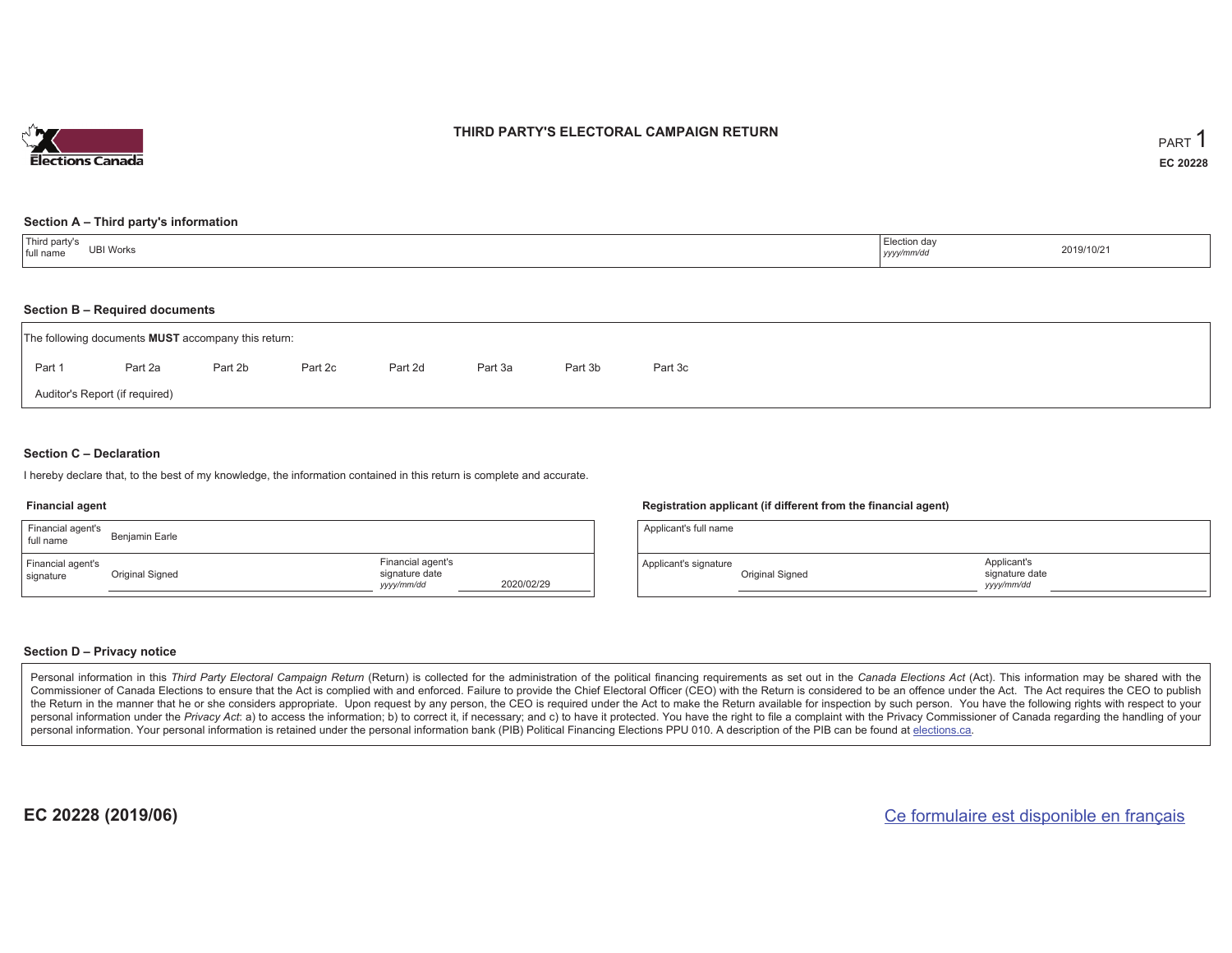

## **THIRD PARTY'S ELECTORAL CAMPAIGN RETURN HIRD PARTY'S ELECTORAL CAMPAIGN RETURN<br>Statement of monetary contributions received PART 2a**

**EC 20228**

| No.          | Full name           | <b>Street</b><br>no. | <b>Street</b> | Apt. | City      | Prov./<br>Terr. | Postal<br>code | Date<br>received<br>yyyy/mm/dd                                                      | Individual | Business /<br>Commercial<br>organization | Government | Trade union | Corporation<br>without share<br>capital | Unincorporated<br>organization or<br>association |
|--------------|---------------------|----------------------|---------------|------|-----------|-----------------|----------------|-------------------------------------------------------------------------------------|------------|------------------------------------------|------------|-------------|-----------------------------------------|--------------------------------------------------|
|              |                     |                      |               |      |           |                 |                |                                                                                     | \$         | \$                                       | \$         | \$          | \$                                      | \$                                               |
| $\mathbf{1}$ | Java Zealot Studios |                      |               |      | Etobicoke | ON              | M8V3X2         | 2019/09/28                                                                          |            | 4,756.00                                 |            |             |                                         |                                                  |
|              |                     |                      |               |      |           |                 |                |                                                                                     |            |                                          |            |             |                                         |                                                  |
|              |                     |                      |               |      |           |                 |                |                                                                                     |            |                                          |            |             |                                         |                                                  |
|              |                     |                      |               |      |           |                 |                |                                                                                     |            |                                          |            |             |                                         |                                                  |
|              |                     |                      |               |      |           |                 |                |                                                                                     |            |                                          |            |             |                                         |                                                  |
|              |                     |                      |               |      |           |                 |                |                                                                                     |            |                                          |            |             |                                         |                                                  |
|              |                     |                      |               |      |           |                 |                |                                                                                     |            |                                          |            |             |                                         |                                                  |
|              |                     |                      |               |      |           |                 |                |                                                                                     |            |                                          |            |             |                                         |                                                  |
|              |                     |                      |               |      |           |                 |                |                                                                                     |            |                                          |            |             |                                         |                                                  |
|              |                     |                      |               |      |           |                 |                |                                                                                     |            |                                          |            |             |                                         |                                                  |
|              |                     |                      |               |      |           |                 |                |                                                                                     |            |                                          |            |             |                                         |                                                  |
|              |                     |                      |               |      |           |                 |                |                                                                                     |            |                                          |            |             |                                         |                                                  |
|              |                     |                      |               |      |           |                 |                |                                                                                     |            |                                          |            |             |                                         |                                                  |
|              |                     |                      |               |      |           |                 |                |                                                                                     |            |                                          |            |             |                                         |                                                  |
|              |                     |                      |               |      |           |                 |                | Totals carried forward from previous page \$                                        |            |                                          |            |             |                                         |                                                  |
|              |                     |                      |               |      |           |                 |                | Total amount of monetary contributions by contributors who gave over \$200 (A)      |            | 4,756.00                                 |            |             |                                         |                                                  |
|              |                     |                      |               |      |           |                 |                | Number of contributors who gave over \$200                                          |            |                                          |            |             |                                         |                                                  |
|              |                     |                      |               |      |           |                 |                | Total amount of monetary contributions by contributors who gave \$200 or less $(B)$ |            | 0.00                                     |            |             |                                         |                                                  |
|              |                     |                      |               |      |           |                 |                | Number of contributors who gave \$200 or less                                       |            | 0l                                       |            |             |                                         |                                                  |
|              |                     |                      |               |      |           |                 |                | Total amount of all monetary contributions (A+B)                                    |            | 4,756.00                                 |            |             |                                         |                                                  |
|              |                     |                      |               |      |           |                 |                | Number of contributors who gave monetary contributions                              |            |                                          |            |             |                                         |                                                  |

|  | ' Third<br>part | $\sim$<br>UBI Works | ו וטווי<br>ーソソソン | 2019/10/2 | Page |  |  |
|--|-----------------|---------------------|------------------|-----------|------|--|--|
|--|-----------------|---------------------|------------------|-----------|------|--|--|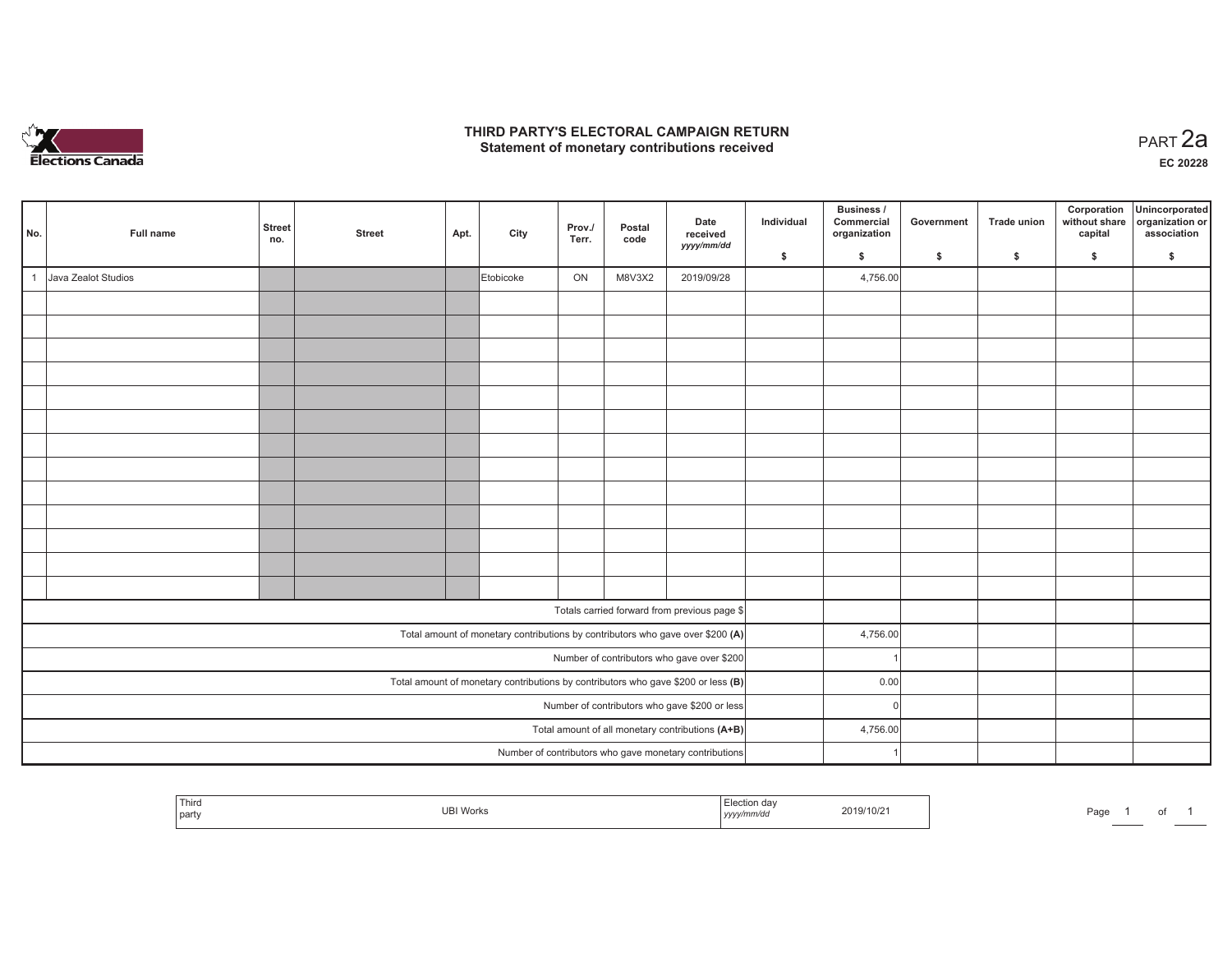

## **THIRD PARTY'S ELECTORAL CAMPAIGN RETURN**  THIRD PARTY'S ELECTORAL CAMPAIGN RETURN<br>Statement of non-monetary contributions received

| No. | Full name | <b>Street</b><br>no. | <b>Street</b> | Apt. | City | Prov./<br>Terr. | Postal<br>code | Date<br>received<br>yyyy/mm/dd                                                          | Individual | <b>Business /</b><br>Commercial<br>organization | Government | Trade union | Corporation<br>capital | Unincorporated<br>without share organization or<br>association |
|-----|-----------|----------------------|---------------|------|------|-----------------|----------------|-----------------------------------------------------------------------------------------|------------|-------------------------------------------------|------------|-------------|------------------------|----------------------------------------------------------------|
|     |           |                      |               |      |      |                 |                |                                                                                         | \$         | \$                                              | \$         | \$          | \$                     | \$                                                             |
|     |           |                      |               |      |      |                 |                |                                                                                         |            |                                                 |            |             |                        |                                                                |
|     |           |                      |               |      |      |                 |                |                                                                                         |            |                                                 |            |             |                        |                                                                |
|     |           |                      |               |      |      |                 |                |                                                                                         |            |                                                 |            |             |                        |                                                                |
|     |           |                      |               |      |      |                 |                |                                                                                         |            |                                                 |            |             |                        |                                                                |
|     |           |                      |               |      |      |                 |                |                                                                                         |            |                                                 |            |             |                        |                                                                |
|     |           |                      |               |      |      |                 |                |                                                                                         |            |                                                 |            |             |                        |                                                                |
|     |           |                      |               |      |      |                 |                |                                                                                         |            |                                                 |            |             |                        |                                                                |
|     |           |                      |               |      |      |                 |                |                                                                                         |            |                                                 |            |             |                        |                                                                |
|     |           |                      |               |      |      |                 |                |                                                                                         |            |                                                 |            |             |                        |                                                                |
|     |           |                      |               |      |      |                 |                |                                                                                         |            |                                                 |            |             |                        |                                                                |
|     |           |                      |               |      |      |                 |                |                                                                                         |            |                                                 |            |             |                        |                                                                |
|     |           |                      |               |      |      |                 |                |                                                                                         |            |                                                 |            |             |                        |                                                                |
|     |           |                      |               |      |      |                 |                |                                                                                         |            |                                                 |            |             |                        |                                                                |
|     |           |                      |               |      |      |                 |                |                                                                                         |            |                                                 |            |             |                        |                                                                |
|     |           |                      |               |      |      |                 |                | Totals carried forward from previous page \$                                            |            |                                                 |            |             |                        |                                                                |
|     |           |                      |               |      |      |                 |                |                                                                                         |            |                                                 |            |             |                        |                                                                |
|     |           |                      |               |      |      |                 |                | Total amount of non-monetary contributions by contributors who gave over \$200 (A)      |            |                                                 |            |             |                        |                                                                |
|     |           |                      |               |      |      |                 |                | Number of contributors who gave over \$200                                              |            |                                                 |            |             |                        |                                                                |
|     |           |                      |               |      |      |                 |                | Total amount of non-monetary contributions by contributors who gave \$200 or less $(B)$ |            |                                                 |            |             |                        |                                                                |
|     |           |                      |               |      |      |                 |                | Number of contributors who gave \$200 or less                                           |            |                                                 |            |             |                        |                                                                |
|     |           |                      |               |      |      |                 |                | Total amount of all non-monetary contributions (A+B)                                    |            |                                                 |            |             |                        |                                                                |
|     |           |                      |               |      |      |                 |                | Number of contributors who gave non-monetary contributions                              |            |                                                 |            |             |                        |                                                                |

| <sup>1</sup> Third<br>' Election dav<br>2019/10/21<br>$\overline{1}$<br>Works<br>UE<br>party<br>/v/mm/dc<br>Iyyy. | n- |
|-------------------------------------------------------------------------------------------------------------------|----|
|-------------------------------------------------------------------------------------------------------------------|----|

age 1 of 1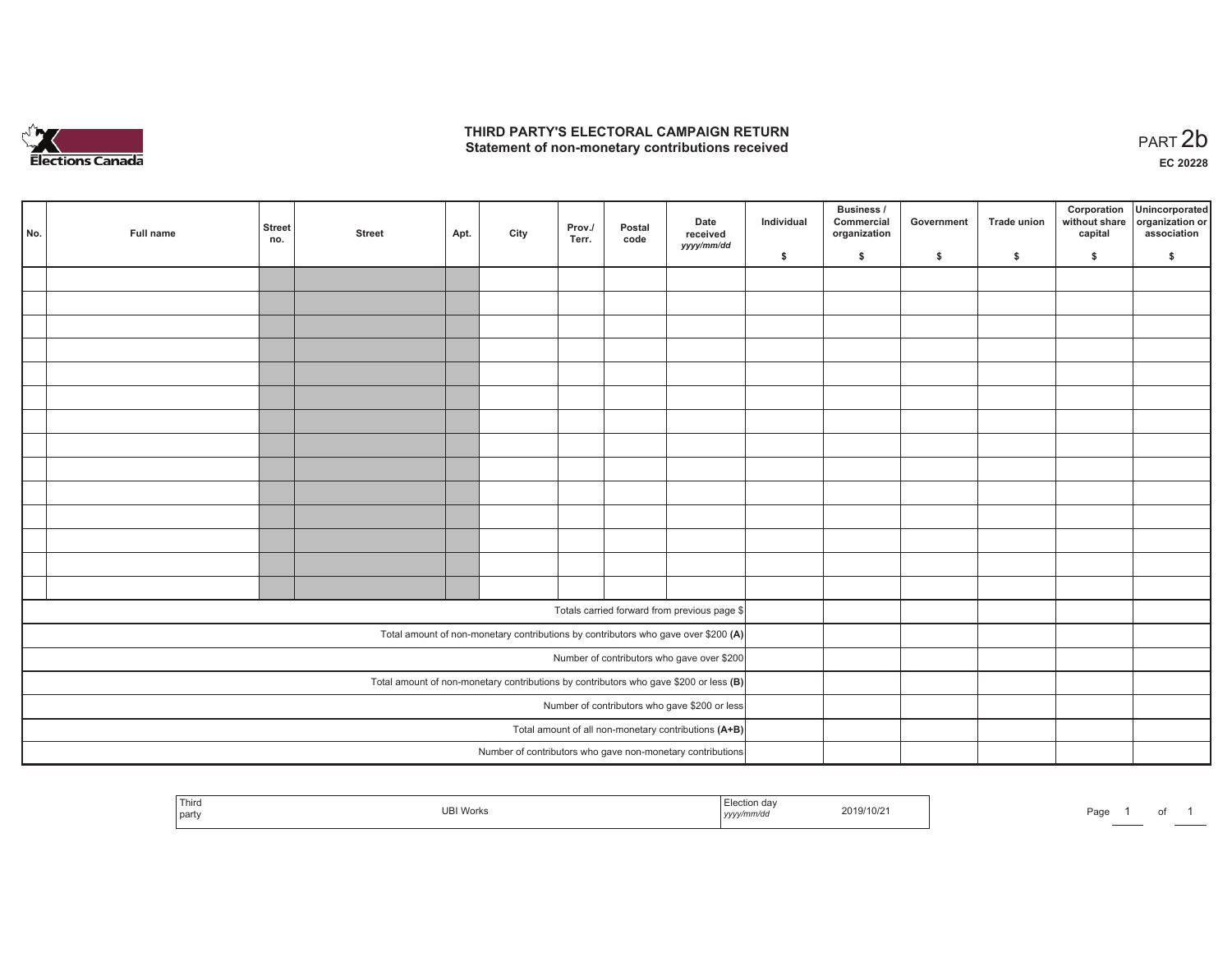

### **THIRD PARTY'S ELECTORAL CAMPAIGN RETURN STATE:** PARTY'S ELECTORAL CAMPAIGN RETURN<br>
Statement of operating loans received

**EC 20228**

| No. | Full name | Street<br>no. | <b>Street</b> | Apt. | City | Prov./<br>Terr. | Postal<br>code | Date<br>received                                                | Individual | Business /<br>Commercial<br>organization | Government | Trade union | capital | Corporation Unincorporated<br>without share organization or<br>association |
|-----|-----------|---------------|---------------|------|------|-----------------|----------------|-----------------------------------------------------------------|------------|------------------------------------------|------------|-------------|---------|----------------------------------------------------------------------------|
|     |           |               |               |      |      |                 |                | yyyy/mm/dd                                                      | \$         | \$                                       | \$         | $\sqrt{2}$  | \$      | \$                                                                         |
|     |           |               |               |      |      |                 |                |                                                                 |            |                                          |            |             |         |                                                                            |
|     |           |               |               |      |      |                 |                |                                                                 |            |                                          |            |             |         |                                                                            |
|     |           |               |               |      |      |                 |                |                                                                 |            |                                          |            |             |         |                                                                            |
|     |           |               |               |      |      |                 |                |                                                                 |            |                                          |            |             |         |                                                                            |
|     |           |               |               |      |      |                 |                |                                                                 |            |                                          |            |             |         |                                                                            |
|     |           |               |               |      |      |                 |                |                                                                 |            |                                          |            |             |         |                                                                            |
|     |           |               |               |      |      |                 |                |                                                                 |            |                                          |            |             |         |                                                                            |
|     |           |               |               |      |      |                 |                |                                                                 |            |                                          |            |             |         |                                                                            |
|     |           |               |               |      |      |                 |                |                                                                 |            |                                          |            |             |         |                                                                            |
|     |           |               |               |      |      |                 |                |                                                                 |            |                                          |            |             |         |                                                                            |
|     |           |               |               |      |      |                 |                |                                                                 |            |                                          |            |             |         |                                                                            |
|     |           |               |               |      |      |                 |                |                                                                 |            |                                          |            |             |         |                                                                            |
|     |           |               |               |      |      |                 |                |                                                                 |            |                                          |            |             |         |                                                                            |
|     |           |               |               |      |      |                 |                |                                                                 |            |                                          |            |             |         |                                                                            |
|     |           |               |               |      |      |                 |                | Totals carried forward from previous page \$                    |            |                                          |            |             |         |                                                                            |
|     |           |               |               |      |      |                 |                | Total amount of loans by lenders who provided over \$200 (A)    |            |                                          |            |             |         |                                                                            |
|     |           |               |               |      |      |                 |                | Number of lenders who provided over \$200                       |            |                                          |            |             |         |                                                                            |
|     |           |               |               |      |      |                 |                | Total amount of loans by lenders who provided \$200 or less (B) |            |                                          |            |             |         |                                                                            |
|     |           |               |               |      |      |                 |                | Number of lenders who provided \$200 or less                    |            |                                          |            |             |         |                                                                            |
|     |           |               |               |      |      |                 |                | Total amount of all loans (A+B)                                 |            |                                          |            |             |         |                                                                            |
|     |           |               |               |      |      |                 |                | Number of all lenders who provided loans                        |            |                                          |            |             |         |                                                                            |
|     |           |               |               |      |      |                 |                |                                                                 |            |                                          |            |             |         |                                                                            |

| Third<br>IRI.<br>Works<br>Page<br>part<br>,,,,, |  |
|-------------------------------------------------|--|
|-------------------------------------------------|--|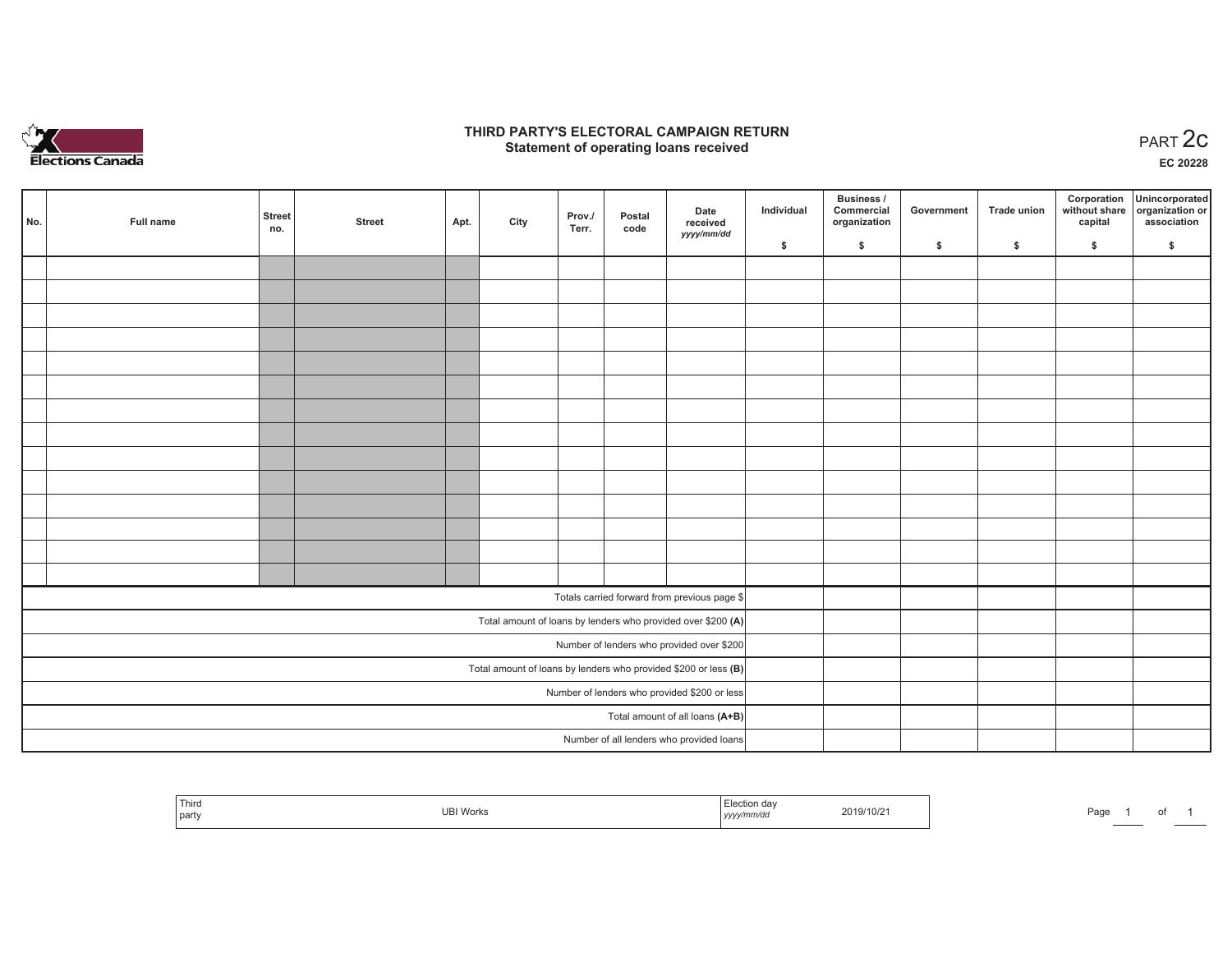

## **THIRD PARTY'S ELECTORAL CAMPAIGN RETURN Summary of inflows** PART 2d

| No.   | Type of contributor / lender                 | <b>Monetary</b><br>contributions<br>(Part 2a) | Non-monetary<br>contributions<br>(Part 2b) | Loans<br>(Part 2c) | <b>Total</b> | Number of<br>contributors and<br>lenders |
|-------|----------------------------------------------|-----------------------------------------------|--------------------------------------------|--------------------|--------------|------------------------------------------|
|       |                                              | \$                                            | \$                                         | \$                 | \$           |                                          |
| 1.    | Individuals                                  |                                               |                                            |                    |              |                                          |
|       | 2. Businesses / Commercial organizations     | 4,756.00                                      |                                            |                    | 4,756.00     |                                          |
| 3.    | Governments                                  |                                               |                                            |                    |              |                                          |
| 4.    | Trade unions                                 |                                               |                                            |                    |              |                                          |
| 5.    | Corporations without share capital           |                                               |                                            |                    |              |                                          |
| 6.    | Unincorporated organizations or associations |                                               |                                            |                    |              |                                          |
| 7.    | Total (items 1 to 6)                         |                                               |                                            |                    |              |                                          |
| Total |                                              |                                               |                                            |                    |              |                                          |
| 8.    | Amount of third party's resources used       |                                               |                                            |                    |              |                                          |
| 9.    | Grand total (items 7 and 8)                  |                                               |                                            |                    | 4,756.00     |                                          |

| Third<br>___<br>party | <b>UBI Works</b> | Election day<br>yyyy/mm/dd | 2019/10/21 |
|-----------------------|------------------|----------------------------|------------|
|-----------------------|------------------|----------------------------|------------|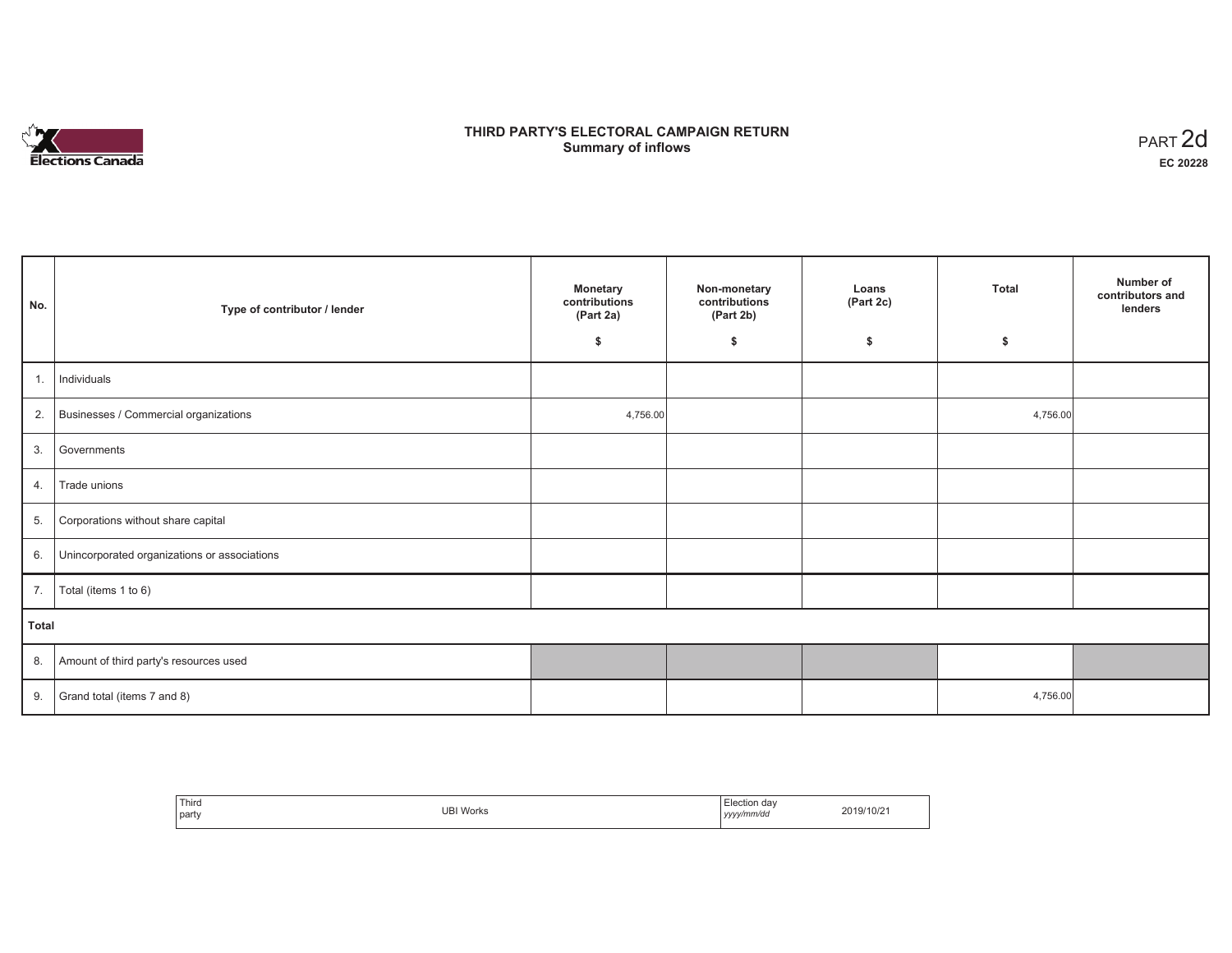

## **THIRD PARTY'S ELECTORAL CAMPAIGN RETURN Statement of expenses incurred for regulated activities that take place during the pre-election period**  *(Only applicable to a fixed-date general election)*

For a list of expense types, expense categories and expense subcategories, refer to Annex II in the Instructions.

| No.            | Date<br>incurred<br>yyyy/mm/dd | <b>ED Code</b><br>$($ if applicable $)$ | Supplier | <b>Expense type</b> | Expense<br>category | Expense<br>subcategory | <b>Starting date</b><br>of activity,<br>advertisement<br>or survey<br>yyyy/mm/dd | <b>Ending date</b><br>of activity,<br>advertisement<br>or survey<br>yyyy/mm/dd | Place of activity or<br>advertisement        | Expense amount<br>\$ |
|----------------|--------------------------------|-----------------------------------------|----------|---------------------|---------------------|------------------------|----------------------------------------------------------------------------------|--------------------------------------------------------------------------------|----------------------------------------------|----------------------|
| $\overline{1}$ |                                |                                         |          |                     |                     |                        |                                                                                  |                                                                                |                                              |                      |
| $\overline{2}$ |                                |                                         |          |                     |                     |                        |                                                                                  |                                                                                |                                              |                      |
| $\mathbf{3}$   |                                |                                         |          |                     |                     |                        |                                                                                  |                                                                                |                                              |                      |
| $\overline{4}$ |                                |                                         |          |                     |                     |                        |                                                                                  |                                                                                |                                              |                      |
| $\sqrt{5}$     |                                |                                         |          |                     |                     |                        |                                                                                  |                                                                                |                                              |                      |
| $6\phantom{.}$ |                                |                                         |          |                     |                     |                        |                                                                                  |                                                                                |                                              |                      |
| $\overline{7}$ |                                |                                         |          |                     |                     |                        |                                                                                  |                                                                                |                                              |                      |
| 8              |                                |                                         |          |                     |                     |                        |                                                                                  |                                                                                |                                              |                      |
| $9\,$          |                                |                                         |          |                     |                     |                        |                                                                                  |                                                                                |                                              |                      |
|                |                                |                                         |          |                     |                     |                        |                                                                                  |                                                                                |                                              |                      |
|                |                                |                                         |          |                     |                     |                        |                                                                                  |                                                                                |                                              |                      |
|                |                                |                                         |          |                     |                     |                        |                                                                                  |                                                                                |                                              |                      |
|                |                                |                                         |          |                     |                     |                        |                                                                                  |                                                                                |                                              |                      |
|                |                                |                                         |          |                     |                     |                        |                                                                                  |                                                                                |                                              |                      |
|                |                                |                                         |          |                     |                     |                        |                                                                                  |                                                                                |                                              |                      |
|                |                                |                                         |          |                     |                     |                        |                                                                                  |                                                                                |                                              |                      |
|                |                                |                                         |          |                     |                     |                        |                                                                                  |                                                                                |                                              |                      |
|                |                                |                                         |          |                     |                     |                        |                                                                                  |                                                                                | Totals carried forward from previous page \$ | 0.00                 |
| Total \$       |                                |                                         |          |                     |                     |                        |                                                                                  |                                                                                |                                              |                      |

| Third<br>I party | JBI VVOľK<br>$\sim$ $\sim$ $\sim$ $\sim$ $\sim$ $\sim$ | ı dav<br>2019/10/21<br>.<br>. ım/ar<br>,,,,,, | Page |
|------------------|--------------------------------------------------------|-----------------------------------------------|------|
|------------------|--------------------------------------------------------|-----------------------------------------------|------|

 $_{\sf PART}$ 3a **EC 20228**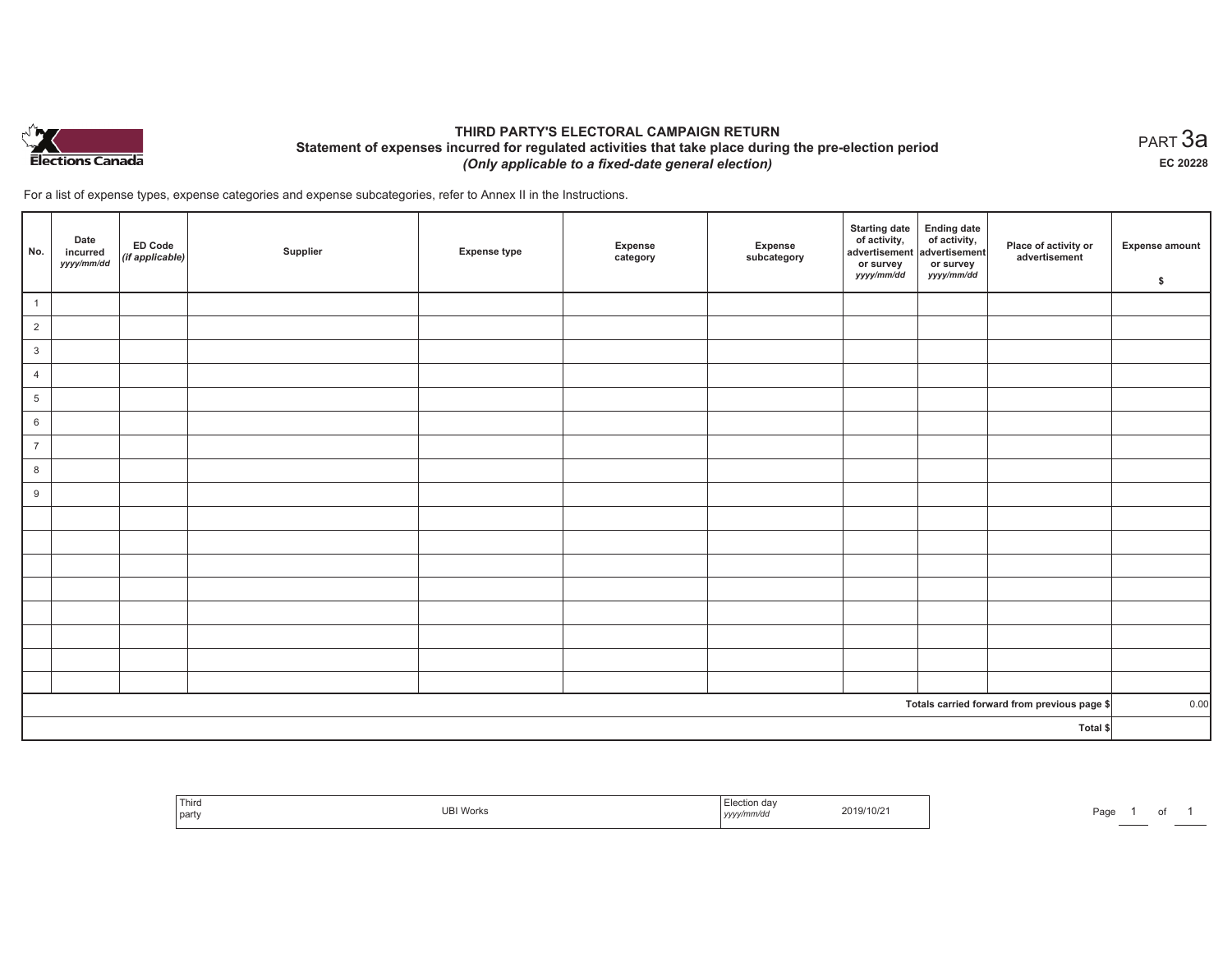

# **THIRD PARTY'S ELECTORAL CAMPAIGN RETURN Statement of expenses incurred for regulated activities that take place during the election period**<br>PART  $3\mathsf{b}$

**EC 20228**

For a list of expense types, expense categories and expense subcategories, refer to Annex II in the Instructions.

| No.                                          | Date<br>incurred<br>yyyy/mm/dd | <b>ED Code</b><br>(if applicable) | Supplier     | <b>Expense type</b>         | Expense<br>category | Expense<br>subcategory | <b>Starting date</b><br>of activity,<br>advertisement<br>or survey<br>yyyy/mm/dd | <b>Ending date</b><br>of activity,<br>advertisement<br>or survey<br>yyyy/mm/dd | Place of activity or<br>advertisement | <b>Expense amount</b><br>\$ |
|----------------------------------------------|--------------------------------|-----------------------------------|--------------|-----------------------------|---------------------|------------------------|----------------------------------------------------------------------------------|--------------------------------------------------------------------------------|---------------------------------------|-----------------------------|
|                                              | 2019/09/28                     |                                   | Facebook Ads | Election Advertising        | Advertising         | Social Media           | 2019/09/28                                                                       | 2019/09/28                                                                     | Facebook                              | 90.00                       |
| $\overline{2}$                               | 2019/09/29                     |                                   | Facebook Ads | Election Advertising        | Advertising         | Social Media           | 2019/09/29                                                                       | 2019/09/29                                                                     | Facebook                              | 150.00                      |
|                                              | 2019/09/30                     |                                   | Facebook Ads |                             |                     | Social Media           |                                                                                  |                                                                                |                                       |                             |
| 3                                            |                                |                                   |              | Election Advertising        | Advertising         |                        | 2019/09/30                                                                       | 2019/09/30                                                                     | Facebook                              | 250.00                      |
| $\overline{4}$                               | 2019/10/01                     |                                   | Facebook Ads | <b>Election Advertising</b> | Advertising         | Social Media           | 2019/10/01                                                                       | 2019/10/01                                                                     | Facebook                              | 200.00                      |
| 5                                            | 2019/10/03                     |                                   | Facebook Ads | Election Advertising        | Advertising         | Social Media           | 2019/10/03                                                                       | 2019/10/03                                                                     | Facebook                              | 600.00                      |
| 6                                            | 2019/10/05                     |                                   | Facebook Ads | Election Advertising        | Advertising         | Social Media           | 2019/10/05                                                                       | 2019/10/05                                                                     | Facebook                              | 500.00                      |
| $\overline{7}$                               | 2019/10/08                     |                                   | Facebook Ads | <b>Election Advertising</b> | Advertising         | Social Media           | 2019/10/08                                                                       | 2019/10/08                                                                     | Facebook                              | 750.00                      |
| 8                                            | 2019/10/13                     |                                   | Facebook Ads | <b>Election Advertising</b> | Advertising         | Social Media           | 2019/10/13                                                                       | 2019/10/13                                                                     | Facebook                              | 1,108.00                    |
| 9                                            | 2019/10/20                     |                                   | Facebook Ads | Election Advertising        | Advertising         | Social Media           | 2019/10/20                                                                       | 2019/10/20                                                                     | Facebook                              | 1,108.00                    |
|                                              |                                |                                   |              |                             |                     |                        |                                                                                  |                                                                                |                                       |                             |
|                                              |                                |                                   |              |                             |                     |                        |                                                                                  |                                                                                |                                       |                             |
|                                              |                                |                                   |              |                             |                     |                        |                                                                                  |                                                                                |                                       |                             |
|                                              |                                |                                   |              |                             |                     |                        |                                                                                  |                                                                                |                                       |                             |
|                                              |                                |                                   |              |                             |                     |                        |                                                                                  |                                                                                |                                       |                             |
|                                              |                                |                                   |              |                             |                     |                        |                                                                                  |                                                                                |                                       |                             |
|                                              |                                |                                   |              |                             |                     |                        |                                                                                  |                                                                                |                                       |                             |
|                                              |                                |                                   |              |                             |                     |                        |                                                                                  |                                                                                |                                       |                             |
| Totals carried forward from previous page \$ |                                |                                   |              |                             |                     |                        | 0.00                                                                             |                                                                                |                                       |                             |
| Total \$                                     |                                |                                   |              |                             |                     |                        | 4,756.00                                                                         |                                                                                |                                       |                             |

| party<br>yyyy/mm/dd |
|---------------------|
|---------------------|

Page 1 of